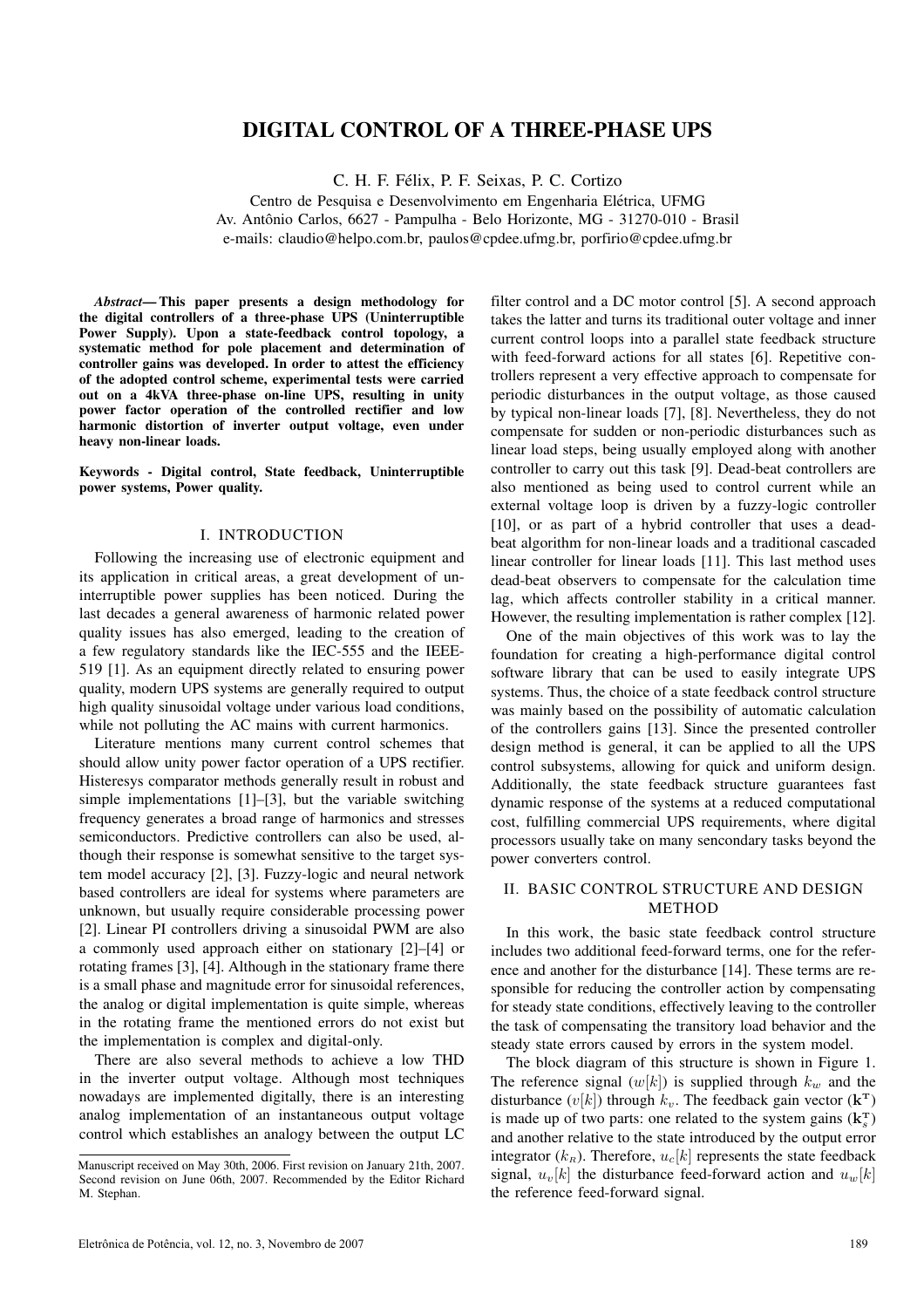

Fig. 1. Basic state feedback control structure.

Considering the system under control (S) as SISO, it is possible to represent it, in discrete form, by the following state equations [14]:

$$
\mathbf{x}_s[k+1] = \mathbf{F}_s \mathbf{x}_s[k] + \mathbf{h}_s u[k] + \mathbf{h}_{sv} v[k] \tag{1}
$$

$$
y[k] = \mathbf{c}_s^{\mathbf{T}} \mathbf{x}_s[k] \tag{2}
$$

In order to obtain the equations of the closed loop system, one needs the equations of the augmented system, which is the combination of the system to be controlled with the controller integral action and reference feed-forward and disturbance compensation terms. Thereby, its state vector is formed by the original system states plus the integrator related state:

$$
\mathbf{x}[k] = \begin{bmatrix} \mathbf{x}_s[k] \\ x_R[k] \end{bmatrix}
$$
 (3)

Note that the augmented system will be of order  $n = n<sub>s</sub> + 1$ (where  $n<sub>s</sub>$  is the order of the system to be controlled), and will have the following state equations:

$$
\mathbf{x}[k+1] = \mathbf{F}\mathbf{x}[k] + \mathbf{h}\,u[k] + \mathbf{h}_w\,w[k] + \mathbf{h}_v\,v[k] \tag{4}
$$

$$
y[k] = \mathbf{c}^{\mathrm{T}} \mathbf{x}[k] \tag{5}
$$

where:

$$
\mathbf{F} = \begin{bmatrix} \mathbf{F}_s & \mathbf{0} \\ -\mathbf{c}_s^{\mathrm{T}} & 1 \end{bmatrix}; \quad \mathbf{h} = \begin{bmatrix} \mathbf{h}_s \\ 0 \end{bmatrix}; \quad \mathbf{h}_w = \begin{bmatrix} \mathbf{0} \\ 1 \end{bmatrix}; \quad \mathbf{h}_v = \begin{bmatrix} \mathbf{h}_{sv} \\ 0 \end{bmatrix}
$$

$$
\mathbf{c}^{\mathrm{T}} = \begin{bmatrix} \mathbf{c}_s^{\mathrm{T}} & 0 \end{bmatrix}
$$
(6)

Once the state vector of the augmented system (3) is defined, its state feedback gain vector is automatically established as:

$$
\mathbf{k}^{\mathrm{T}} = \begin{bmatrix} \mathbf{k}_s^{\mathrm{T}} & -k_{\mathrm{R}} \end{bmatrix} \tag{7}
$$

Based on Figure 1, the controller output can be written as:

$$
u[k] = -\mathbf{k}^{\mathrm{T}} \mathbf{x}[k] + k_w w[k] - k_v v[k] \tag{8}
$$

By combining equation (8) with the state equation of the augmented system (4), the closed loop state equations are obtained, including the reference and disturbance feedforward actions:

$$
\mathbf{x}[k+1] = \mathbf{F}_G \mathbf{x}[k] + \mathbf{h}_{Gw} w[k] + \mathbf{h}_{Gv} v[k]
$$
(9)

$$
y[k] = \mathbf{c}^{\mathbf{T}} \mathbf{x}[k] \tag{10}
$$

where:

$$
\mathbf{F}_G = \mathbf{F} - \mathbf{h} \,\mathbf{k}^{\mathrm{T}} \tag{11}
$$

$$
\mathbf{h}_{Gw} = \mathbf{h}_w + \mathbf{h} \, k_w \tag{12}
$$

$$
\mathbf{h}_{Gv} = \mathbf{h}_v - \mathbf{h} k_v \tag{13}
$$

As long as the system controllability is attested, the poles of the closed loop system can be placed in arbitrary positions by adequately adjusting the state feedback gains. Once the required system performance parameters are defined, it is possible to apply pole placement techniques to obtain the necessary state feedback gains.

Following that, the reference feed-forward and disturbance compensation gains  $(k_w$  and  $k_v$ ) should be found. In this work, it was assumed the controller should only compensate for transients and errors in the system model. Thereby,  $k_w$ and  $k_v$  should be calculated as to guarantee null controller output  $(u_c[k] = 0)$  in steady state for a step input, leading to the following expressions [14]:

$$
k_w = \frac{1}{\mathbf{c}_s^{\mathbf{T}} \left(1 - \mathbf{F}_s + \mathbf{h}_s \mathbf{k}_s^{\mathbf{T}}\right)^{-1} \mathbf{h}_s}
$$
(14)

$$
k_v = \frac{\mathbf{c}_s^{\mathrm{T}} \left(1 - \mathbf{F}_s + \mathbf{h}_s \mathbf{k}_s^{\mathrm{T}}\right)^{-1} \mathbf{h}_{sv}}{\mathbf{c}_s^{\mathrm{T}} \left(1 - \mathbf{F}_s + \mathbf{h}_s \mathbf{k}_s^{\mathrm{T}}\right)^{-1} \mathbf{h}_s}
$$
(15)

# III. RECTIFIER MODEL AND CONTROLLER DESIGN

The input rectifier of the target UPS is a three-phase power converter switching at 15360Hz, as shown in Figure 2. Besides being capable of unity power factor operation, this structure allows for bi-directional power flow, providing fast response and a very good DC bus regulation [3].



Fig. 2. Three-phase rectifier schematic diagram.

According to Figure 3, the DC bus voltage and capacitors voltage balance control systems form an outer and slower control loop, whose output is the reference to the faster, inner control loop of inductor current.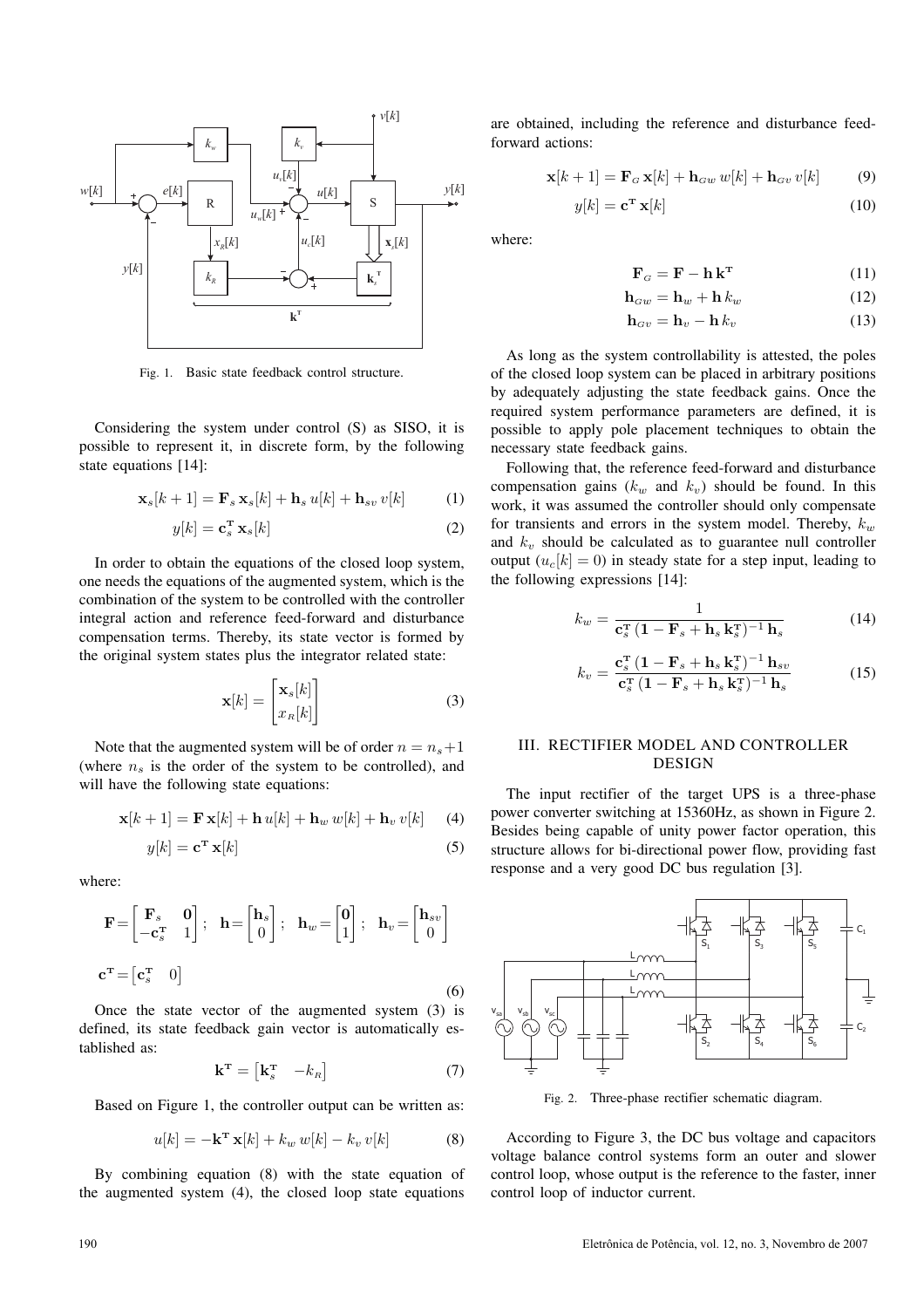

Fig. 3. Rectifier control system diagram.

#### *A. Inductor current control system*

Figure 4 presents the simplified diagram for the rectifier current control system. Each rectifier leg is represented by the voltage source  $v_{ret}(t)$ , which is the input variable in the current control system. The mains voltage, represented by  $v<sub>s</sub>(t)$ , is considered a disturbance in the system model.



Fig. 4. Simplified rectifier model.

The difference equation shown in (16) can be derived directly from the presented model, as long as two approximations are taken into account: constant instantaneous mains voltage during the sampling period  $(T<sub>s</sub>)$  and zero inductor resistance.

$$
i_L[k+1] = i_L[k] + \frac{T_s}{L} v_s[k] - \frac{T_s}{L} \bar{v}_{ret}[k] \tag{16}
$$

To achieve the goal of controlling the inductor current  $(i_L)$ , one can actuate on the mean voltage applied by the rectifier during the sampling period  $(\bar{v}_{ret})$ , the mains voltage  $(v_s)$ being considered a disturbance. According to equations (1) and (2), that leads to:

$$
\mathbf{F}_s = 1 \; ; \quad \mathbf{h}_s = -\frac{T_s}{L} \; ; \quad \mathbf{h}_{sv} = \frac{T_s}{L} \; ; \quad \mathbf{c}_s^{\mathrm{T}} = 1 \qquad (17)
$$

The reference input of the current controller is a 60Hz sinusoidal signal. Thus, it is enough to define the closed loop poles at 600Hz. Considering an optimal damping response  $(\xi = 0.707)$ , the following poles are obtained:

$$
s_1, s_2 = -2665.3 \pm 2666.1j \,\text{rad/s} \tag{18}
$$

As the whole rectifier control system runs at a 15360Hz sampling frequency  $(f_s)$ , these poles are mapped on the z plane as:

$$
z_1, z_2 = 0.8281 \pm 0.1452j \tag{19}
$$

By supplying the discrete system state matrices  $(17)$  – with  $L = 4.14 \text{mH}$  – and the desired closed loop poles (19) to the controller design method presented herein, the controller gains are output as follows:

$$
k_w = -21.8669 ; \t k_{s1} = -21.8669 \n k_v = -1 ; \t k_R = -3.2204
$$
\n(20)

# *B. DC bus voltage control system*

The DC bus of the target UPS is composed by a capacitor voltage divider with a neutral connected center tap. The batteries connected in parallel to each capacitor bank are not considered in this model since the DC bus control system should work even with no batteries attached (worst case).

By analyzing the DC bus energy balance with a small signal model, the following state equations can be derived:

$$
\Delta \dot{v}_{dc}(t) = \left(\frac{3}{2} \frac{V_{\phi (peak)}}{V_{dc}} \frac{1}{C_{eq}}\right) \Delta i_L(t)
$$
  

$$
y(t) = \Delta v_{dc}(t)
$$
 (21)

where  $\Delta v_{dc}$  represents a small change in the DC bus voltage,  $\Delta i_{dc}$  a small change in the inductor current,  $V_{\phi (peak)}$  the mains peak voltage,  $V_{dc}$  the DC bus nominal voltage and  $C_{ea}$  the equivalent series association of the capacitor banks which make up the voltage divider.

Considering  $V_{\phi (peak)} = 180$ V,  $V_{dc} = 456$ V,  $C_{eq} = 1400 \mu$ F and discretizing the system for  $f_s = 15360$ Hz, the following matrices are obtained:

$$
\mathbf{F}_s = 1 \; ; \quad \mathbf{h}_s = 0.0275 \; ; \quad \mathbf{c}_s^{\mathbf{T}} = 1 \tag{22}
$$

This controller has to be slow enough to avoid distorting the current controller output, but fast enough to keep up the nominal DC bus voltage irrespective of the loads connected to the inverter output. It is worth pointing out that three-phase non-linear loads on the UPS output cause a 360Hz ripple on the DC bus voltage, and single-phase non-linear loads are even worse, causing a 120Hz ripple on the DC bus.

Thus, the strategy was setting the closed loop poles to reject the 120Hz ripple by 20dB, resulting in a 8.5Hz pole frequency. Applying the optimum damping criteria ( $\xi$  = 0.707), the resulting poles were:

$$
s_1, s_2 = -37.7588 \pm 37.7702j \,\text{rad/s} \tag{23}
$$

which map on the  $z$  plane as:

$$
z_1, z_2 = 0.9975 \pm 0.0025j \tag{24}
$$

Taking (22) and (24) through the proposed controller design method, the following gains are output:

$$
k_w = 0.1786
$$
;  $k_{s_1} = 0.1786$ ;  $k_R = 4.3799 \times 10^{-4}$  (25)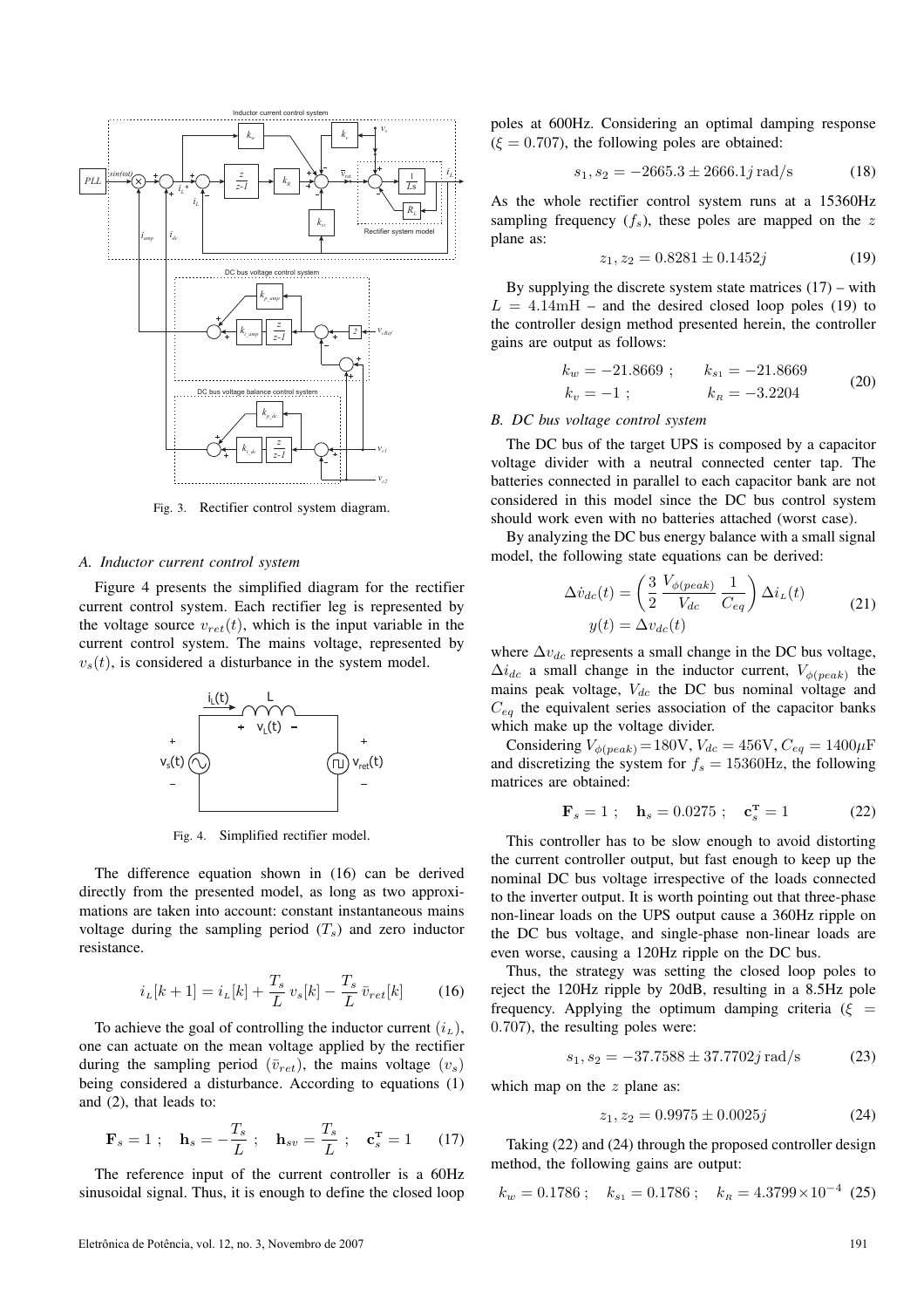With  $k_w = k_{s1}$  and  $k_v = 0$  in the control diagram of Figure 1, the controller becomes a conventional PI controller, as shown in Figure 3.

#### *C. DC bus capacitors voltage balance control system*

Figure 5 shows the system schematic diagram, as well as the relevant signals for the DC bus capacitors voltage balance control.

According to the adopted conventions, if voltage  $v_{C_1}(t)$ drops below  $v_{C_2}(t)$ , a rise in current  $i_{C_1}(t)$  over current  $i_{C_2}(t)$ is needed to re-establish the voltage balance, which leads to a positive  $i_{diff}(t)$ . On the other hand, if it is voltage  $v_{C_2}(t)$ which drops below  $v_{C_1}(t)$ , it is necessary that current  $i_{C_2}(t)$ rises over  $i_{C_1}(t)$ , which means a negative  $i_{di}f(t)$  is needed to re-establish the voltage balance.



Fig. 5. DC bus capacitors voltage balance model.

Considering  $i_{dif}(t) = i_{C_1}(t) - i_{C_2}(t)$  and  $v_{dif}(t) =$  $v_{C_1}(t) - v_{C_2}(t)$ , it is possible to represent the system by the following state equations:

$$
\dot{v}_{dif}(t) = \left(\frac{1}{C_{dc}}\right) i_{dif}(t)
$$
\n
$$
y(t) = v_{dif}(t)
$$
\n(26)

By taking  $C_{dc} = 2800 \mu$ F and discretizing the system for  $f_s = 15360$ Hz, the following discrete matrices are obtained:

$$
\mathbf{F}_s = 1 \; ; \quad \mathbf{h}_s = 0.0233 \; ; \quad \mathbf{c}_s^{\mathbf{T}} = 1 \tag{27}
$$

Since this controller affects the current controller reference by injecting a DC level in its reference, it should do so in a very soft manner. For achieving that, a 2Hz frequency was chosen for the closed loop poles, with a damping factor of  $\xi = 0.707$ :

$$
s_1, s_2 = -8.8844 \pm 8.8871j \,\text{rad/s} \tag{28}
$$

which map on the  $z$  plane as:

$$
z_1, z_2 = 0.9994 \pm 0.0006j \tag{29}
$$

Applying the controller design method to (27) and (29), the following gains result:

$$
k_w = 0.0498
$$
;  $k_{s_1} = 0.0498$ ;  $k_R = 2.8770 \times 10^{-5}$  (30)

As in the DC bus voltage controller, this one can also be replaced by a PI controller with  $k_p = k_w = k_{s1}$  and  $k_i = k_R$ , as shown in Figure 3.

# IV. INVERTER MODEL AND CONTROLLER DESIGN

The UPS output inverter is a three-phase half-bridge with output LC filters, as shown in Figure 6.



Fig. 6. Three-phase output inverter schematic diagram.

Figure 7 presents the schematic diagram of the per-phase output circuit, from which a simple dynamic model can be derived for the LC filter. By inspection, its continuous differential equations (31) and (32) can be written.



Fig. 7. Output inverter and LC filter schematic diagram.

$$
\frac{d}{dt}v_{C_f}(t) = \frac{1}{C_f} i_{L_f}(t) - \frac{1}{C_f} i_{load}(t)
$$
 (31)

$$
\frac{\mathrm{d}}{\mathrm{d}t}i_{L_f}(t) = \frac{1}{L_f} v_{inv}(t) - \frac{1}{L_f} v_{C_f}(t) \tag{32}
$$

The system output was taken as the capacitor voltage  $(v_{C_f})$ , and the actuating signal is the voltage applied by the inverter  $(v_{inv})$ . The load current  $(i_{load})$  is considered a disturbance.

For the controller to cope with the faster dynamic response requirements of the inverter under non-linear loads, an assymetric PWM technique was used. With this PWM method, the sampling frequency is the double of the IGBT switching frequency, which remains at 15360Hz. Thus, taking  $C_f = 28 \mu$ F and  $L_f = 900 \mu$ H and discretizing the system for  $f_s = 32720$ Hz, the following matrices are obtained:

$$
\mathbf{F}_s = \begin{bmatrix} 0.9790 & 1.1544 \\ -0.0359 & 0.9790 \end{bmatrix}; \quad \mathbf{h}_s = \begin{bmatrix} 0.0210 \\ 0.0359 \end{bmatrix}
$$

$$
\mathbf{c}_s^{\mathbf{T}} = \begin{bmatrix} 1 & 0 \end{bmatrix}; \quad \mathbf{h}_{sv} = \begin{bmatrix} -1.1544 \\ 0.0210 \end{bmatrix}
$$
(33)

In order to completely specify the closed loop behavior of the output voltage control system (Figure 8), three poles have to be placed (the LC filter itself is already a  $2<sup>nd</sup>$  order system).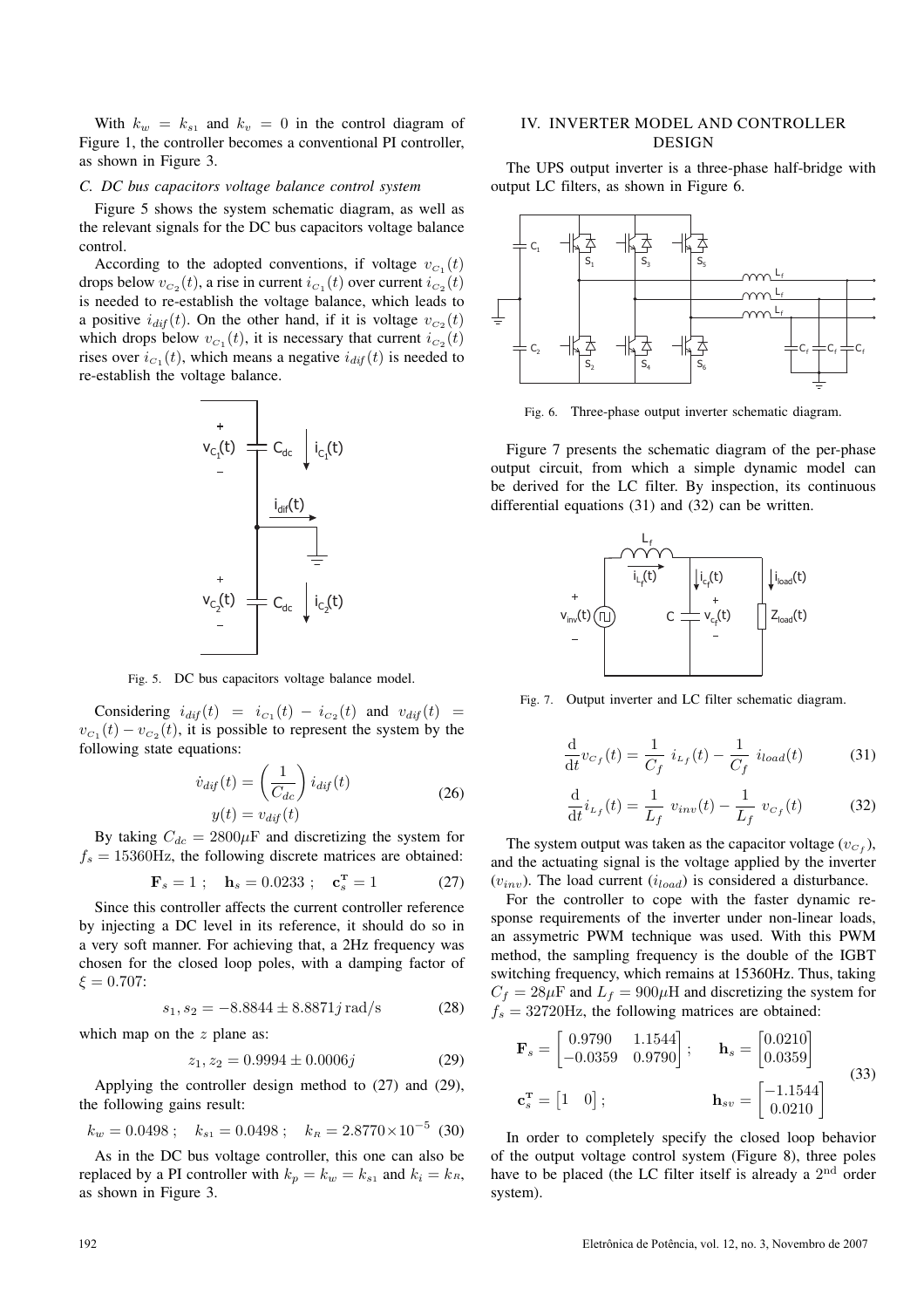

Fig. 8. Closed loop inverter output voltage control system.

Aiming to get a 60Hz sinusoidal reproduced by the inverter with negligible phase error, the smaller pole frequency was set at 800Hz (real pole). The remaining two poles were defined as complex conjugates, at a frequency of 2000Hz with a damping factor  $\xi = 0.707$ :

$$
s_1, s_2 = -8884.4 \pm 8887.1j \text{ rad/s}
$$
  

$$
s_3 = -5026.5 \text{ rad/s}
$$
 (34)

Mapping these on the  $z$  plane leads to:

$$
z_1, z_2 = 0.7177 \pm 0.2136j
$$
  

$$
z_3 = 0.8491
$$
 (35)

Applying the controller design method to (33) and (35), the obtained controller gains are:

$$
k_w = 4.7984
$$
;  $k_{s_1} = 3.7984$ ;  $k_R = 0.4614$   
 $k_v = -16.5380$ ;  $k_{s_2} = 16.5380$  (36)

Extensive computer simulation showed this arrangement, in conjunction with a saturation in the controller integrator, proved adequate for providing low harmonic output voltage under heavy non-linear loads.

# V. EXPERIMENTAL RESULTS

The target UPS is a commercial 4kVA on-line UPS equipped with two identical CPU boards based on a Texas Instruments TMS320LF2407A DSP. The first board is connected to the controlled rectifier and runs an A/D driver, a PLL, responsible for the sinusoidal references for the current controller, the 3-phase current controller, the DC bus voltage and balance controllers, a PWM generator and its driver. The second board is connected to the inverter and runs an A/D driver, a 3-phase sinusoidal reference generator, the 3-phase output voltage controller and a PWM generator and its driver.

The following sections present several experimental tests carried out to verify the effectiveness of the designed algorithms.

#### *A. Controlled rectifier*

*1) Rectifier start-up:* Figure 9 shows the UPS already connected to a tree-phase 220V system when the rectifier is started. Note the initial voltage on the capacitor bank  $C_1$ is 180V, with the rectifier still inactive.

Once the rectifier is turned on, voltage on  $C_1$  stabilizes at  $230V$  in 96ms, showing a steady state error of 0.87% from its nominal value of 228V (the full DC bus nominal voltage is 456V). The small line current before and after the transient is caused by the input capacitor filters (Figure 2).



Fig. 9. Voltage on DC bus capacitor  $C_1$  and line current (10mV/A).

*2) DC bus full power step load:* in order to evaluate the transient response of the DC bus voltage controller, a 4kW resistive load was connected across the whole DC bus. Figure 10 shows the voltage on capacitor bank  $C_1$  suffers a 12% drop relative to its nominal value when the load is connected, recovering completely in 86ms. The line current on that condition is almost sinusoidal.



Fig. 10. Voltage on DC bus capacitor  $C_1$  and line current (10mV/A).

*3) Full load steady state:* keeping the 4kW resistive load applied across the DC bus, Figure 11 shows the rectifier operating at unity power factor, with a 4.4 ◦ displacement angle.

*4) DC bus unbalanced step load:* in order to verify the DC bus capacitors voltage balance controller, a resistive load of 460W (approximately 10% of the UPS nominal load) was applied from the neutral connected center tap to the upper capacitor bank of the DC bus  $(C_1)$ . It was verified the system injected a 700mA DC level in the line currents in order to compensate this disturbance, which is shown in Figure 12. According to it, the system recovered in 340ms with the load still applied.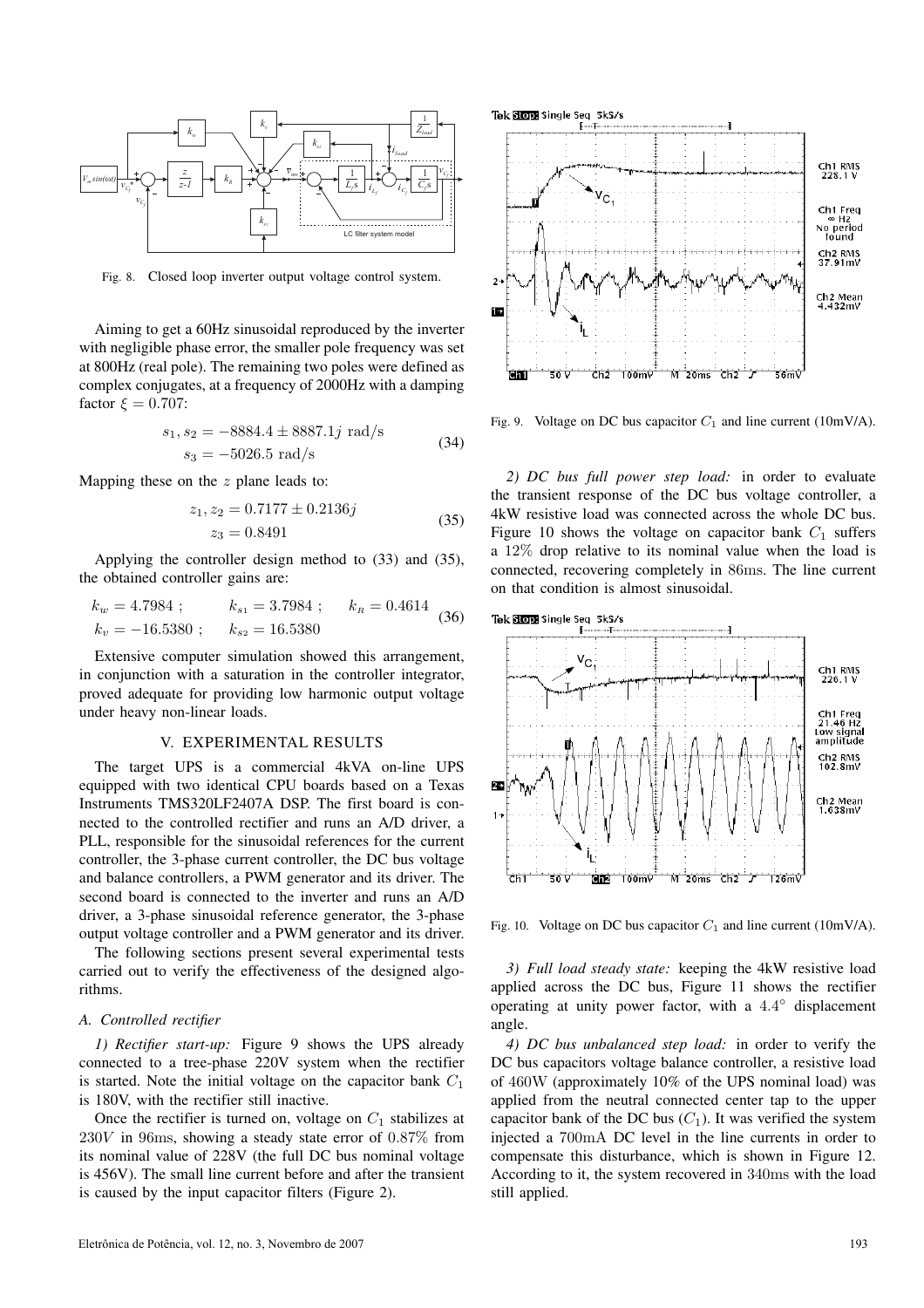

Fig. 11. Mains voltage (1:1 transformer) and line current (10mV/A).



Fig. 12. Voltage on DC bus capacitor banks  $C_1$  and  $C_2$ .

# *B. Output inverter*

*1) No-load operation:* for the output inverter operating at a PWM frequency of 15360Hz and a sampling frequency of  $f_s = 30720$ Hz with no loads connected, it was obtained a sinusoidal output voltage of  $128V<sub>RMS</sub>$  with THD=0.42%, as shown in Figure 13.

*2) Nominal linear load steady-state operation:* the full linear load was applied to the inverter output, drawing a current of  $10.5A<sub>RMS</sub>$  from the UPS. Under this condition, Figure 14 shows a 0.78% THD output voltage and the load current.

*3) Nominal linear load step transitory:* while the 4kW linear load remains the same, it is now suddenly connected to the inverter output when the instantaneous output voltage reaches its maximum value. Figure 15 shows a voltage drop of 25%, followed by a 10.6% overshoot before returning to normal, all that under 0.85ms.

*4) Nominal non-linear load steady-state operation:* in this test an adjustable non-linear load was employed in order to draw the nominal RMS current of 10.5A from the inverter output. That resulted on a heavy non-linear behavior, with



Fig. 13. No-load inverter output voltage.



Fig. 14. Inverter output voltage and load current (10mV/A).

crest factor greater than 3. Nevertheless, the output voltage control system was able to attain a 2.83% THD under this load condition (see Figure 16) with no harmonic surpassing 3% of the fundamental amplitude, as it is shown in Figure 17.

### VI. CONCLUSION

There were presented several control system models needed to implement a three-phase on-line UPS. It is shown that all the required control subsystems may be subjected to the same state feedback gain calculation method, including optional reference feed-forward and disturbance compensation actions. Implemented in software, the presented methodology allowed for the automatic tunning of all the UPS control loops.

Experimental testing on a 4kVA three-phase UPS demonstrated proper operation of all modeled control subsystems, leading to unity power factor operation of the controlled rectifier and a total harmonic distortion as low as 2.83% for the inverter output voltage, even under non-linear loads with crest factor greater than 3.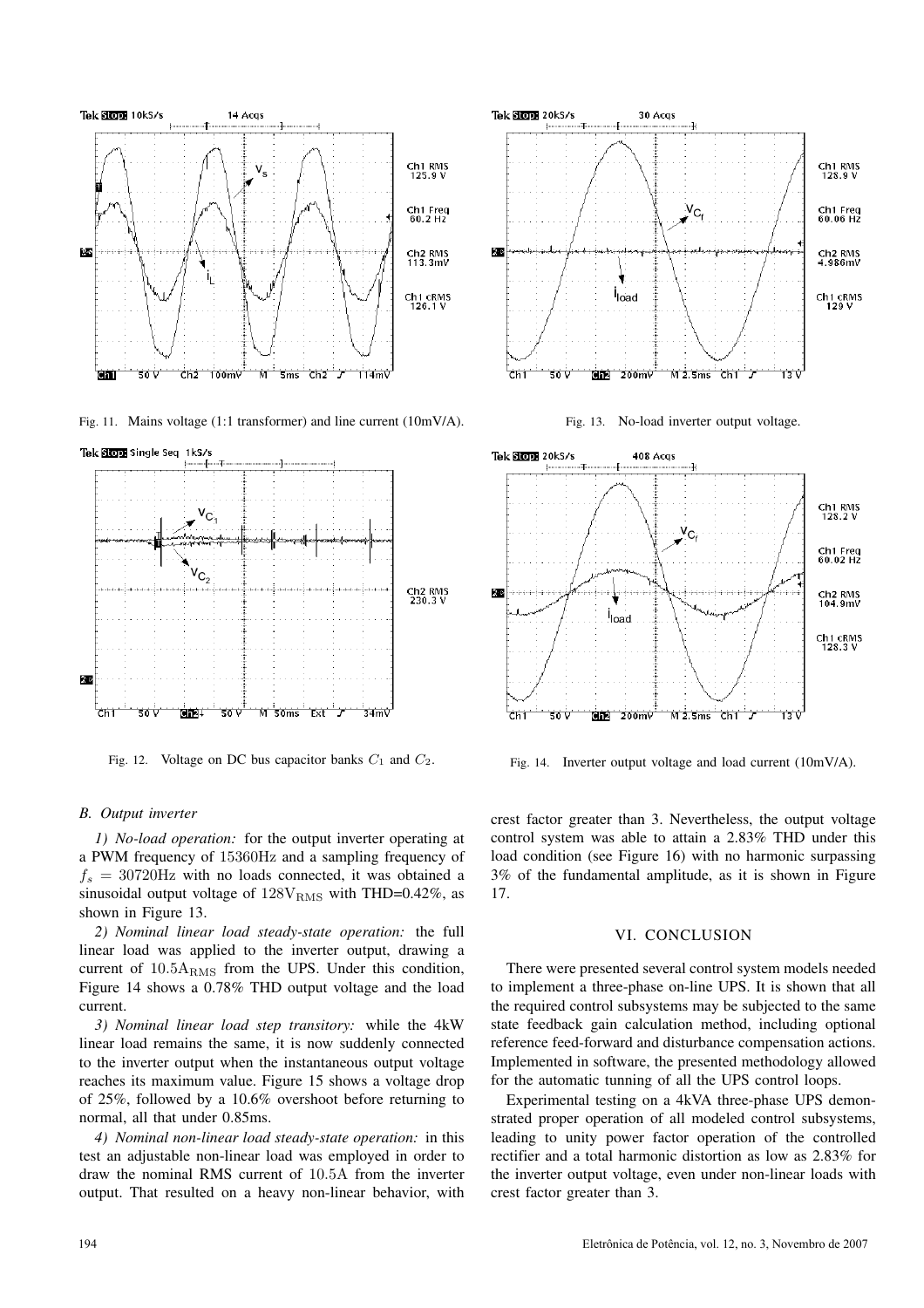

Fig. 15. Output voltage and load current (10mV/A).



Fig. 16. Output voltage and load current (10mV/A).

## REFERENCES

- [1] R. W. Erickson, *Fundamentals of Power Electronics*. International Thomson Publishing, 1997.
- [2] M. Kazmierkowski and M. Dzieniakowski, "Review of current regulation methods for VS-PWM inverters," *Conference Proceedings, ISIE'93 - Budapest., IEEE International Symposium on Industrial Electronics, 1993.*, pp. 448–456, June 1993.
- [3] M. M. Stopa, "Controle do motor de indução por orientação de campo: uma implementação utilizando um conversor PWM reversivel," Master's thesis, Programa de Pós-Graduação em Engenharia Elétrica - UFMG, March 1997.
- [4] N. R. Zargari and G. Joós, "Performance investigation of a current-controlled voltage-regulated PWM rectifier in rotating and stationary frames," *IEEE Transactions on Industrial Electronics*, vol. 42, no. 4, pp. 396–401, August 1995.
- [5] M. J. Ryan and R. D. Lorenz, "A high performance sine wave inverter controller with capacitor current feedback and "Back-EMF" decoupling," *Power Electronics*



Fig. 17. Output voltage harmonic analysis.

*Specialists Conference, 1995. PESC '95 Record., 26th Annual IEEE*, vol. 1, pp. 507–513, June 1995.

- [6] M. J. Ryan, W. E. Brumsickle, and R. D. Lorenz, "Control topology options for single-phase UPS inverters," *IEEE Transactions on Industry Applications*, vol. 33, pp. 493–501, March/April 1997.
- [7] Z. Kai, K. Yong, X. Jian, Z. Hui, and C. Jian, "Study on an inverter with pole assignment and repetitive control for UPS applications," *Power Electronics and Motion Control Conference, 2000. Proceedings. PIEMC 2000. The Third International*, vol. 2, pp. 650–653, August 2000.
- [8] X. Lin, S. Duan, Y. Kang, and J. Chen, "Waveform compensation of PWM inverter in UPS," *Power Electronics and Drive Systems, 2001. Proceedings., 2001 4th IEEE International Conference on*, vol. 1, pp. 292–295, October 2001.
- [9] Y. Igarashi, T. Izumi, T. Yokoyama, and T. Haneyoshi, "A study of instantaneous value control with voltage variation compensation for UPS inverters," *Power Conversion Conference, 2002. PCC-Osaka 2002. Proceedings of the*, vol. 2, pp. 653–658, April 2002.
- [10] W. Guo, S. Duan, Y. Kang, and J. Chen, "A new digital multiple feedback control strategy for singlephase voltage-source PWM inverters," *Proceedings of IEEE Region 10 International Conference on Electrical and Electronic Technology, 2001. TENCON.*, vol. 2, pp. 809–813, August 2001.
- [11] L. Mihalache, "DSP control method of single-phase inverters for UPS applications," *Applied Power Electronics Conference and Exposition, 2002. APEC 2002. Seventeenth Annual IEEE*, vol. 1, pp. 590–596, March 2002.
- [12] Y. Ito and S. Kawauchi, "Microprocessor-based robust digital control for UPS with three-phase PWM inverter," *Power Electronics, IEEE Transactions on*, vol. 10, pp. 196–204, March 1995.
- [13] C. Félix, Henrique Fortes, "Controle digital de uma UPS trifásica," Master's thesis, Programa de Pós-Graduação em Engenharia Elétrica - UFMG, February 2003.
- [14] H. Bühler, *Réglages Echantillonnés*. Presses polytechniques, 1983, vol. 1 e 2.